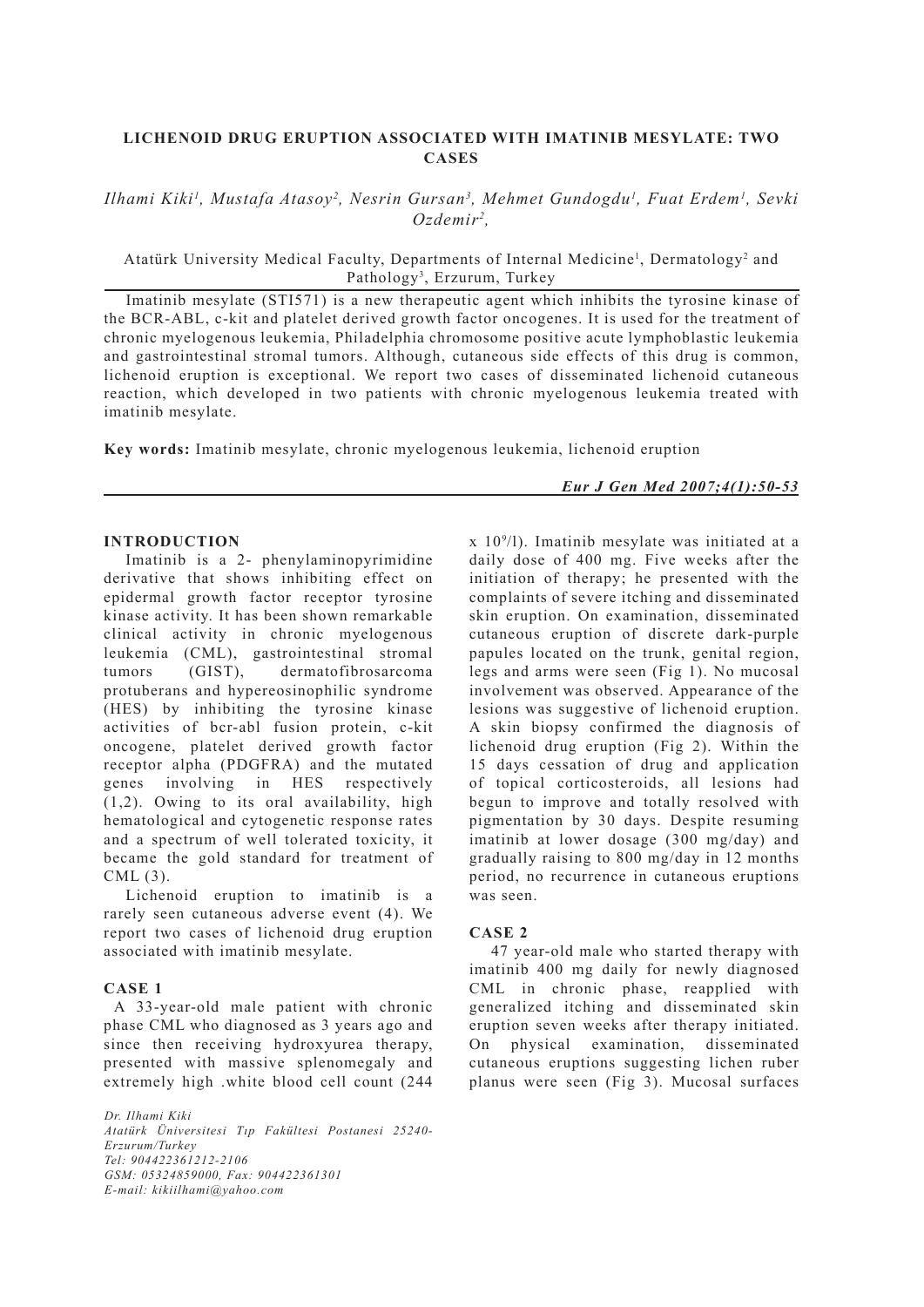

**Figure 1. Disseminated cutaneous eruption of discrete dark-purple papules located on the trunk, legs and arms**

were also uninvolved. Skin biopsy was interpreted as lichenoid drug eruption (Fig 4). Short-time cessation of imatinib and topical administration of corticosteroids resulted in the healing of all lesions. Fifteen days after, imatinib was begun again in initial dose (400 mg/day). Sustained complete remission achieved and no recurrence in lesions was observed at six month follow up. Both two patients are still under our care.

#### **DISCUSSION**

Imatinib therapy carries potential for several side effects. The most common toxicities associated with this drug are mild nausea (70%) and diarrhea (56%). The other side effects include fluid retention, muscle cramps, skin rashes, hematologic toxicity including hemolytic anemia, renal and hepatic failure ((1, 5-8).

Cutaneous reactions to imatinib are also common and have been reported 9.5% to 69% in several series. The most frequent cutaneous adverse events are maculopapular eruptions, erythematous eruptions, rashes, edema, and periorbital edema. Imatinib can also induce severe and sometimes life threatening cutaneous reactions such as Stevens Johnson syndrome and epidermal necrolysis (9-12).

Lichenoid eruption to imatinib is also an adverse cutaneous reaction that is rarely seen in patients receiving imatinib therapy. There are occasional reports of lichenoid reaction due to imatinib. In the literature review, we found three reports of imatinib associated



**Figure 2. Lichenoid eruption characterized by compact orthokeratosis involving focal parakeratosis, thickening of the granular layer, vacuolar changes in the basal layer, and band-like lichenoid infiltration in the upper dermis which is composed of lymphocytes and eosinophils (H&E x 200).** 

cutaneous lichenoid eruption. Roux et al. (4) reported a case of lichenoid cutaneous eruption requiring the suspension and recurring after reintroduction of imatinib whereas Prabhash et al. (13) reported the occurrence of lichenoid skin eruption resolving without any treatment. In 2006, Dalmau et al. (14) reported four cases of imatinib induced lichenoid skin eruption consisting of 3 patients with CML and 1 with GIST. In their report; they stated that, imatinib had necessarily been discontinued in one patient; whereas improvement achieved by concomitant application of acitretin without need of imatinib dose alteration in remaining three patients.

In our cases, skin eruptions were disseminated and patients refused to continuation of imatinib. After temporarily stopping drug, eruptions dramatically relieved and did not reappear by imatinib reintroduction without any additional treatment except from topical corticosteroids. Our observation suggested that imatinib therapy should not be permanently discontinued but transiently interrupted in case of unbearable adverse reactions.

In the literature, there are also a few reports about imatinib-induced lichenoid reaction limited to oral mucosa that sometimes required discontinuation of drug (15,16).

Drug induced lichenoid eruptions has been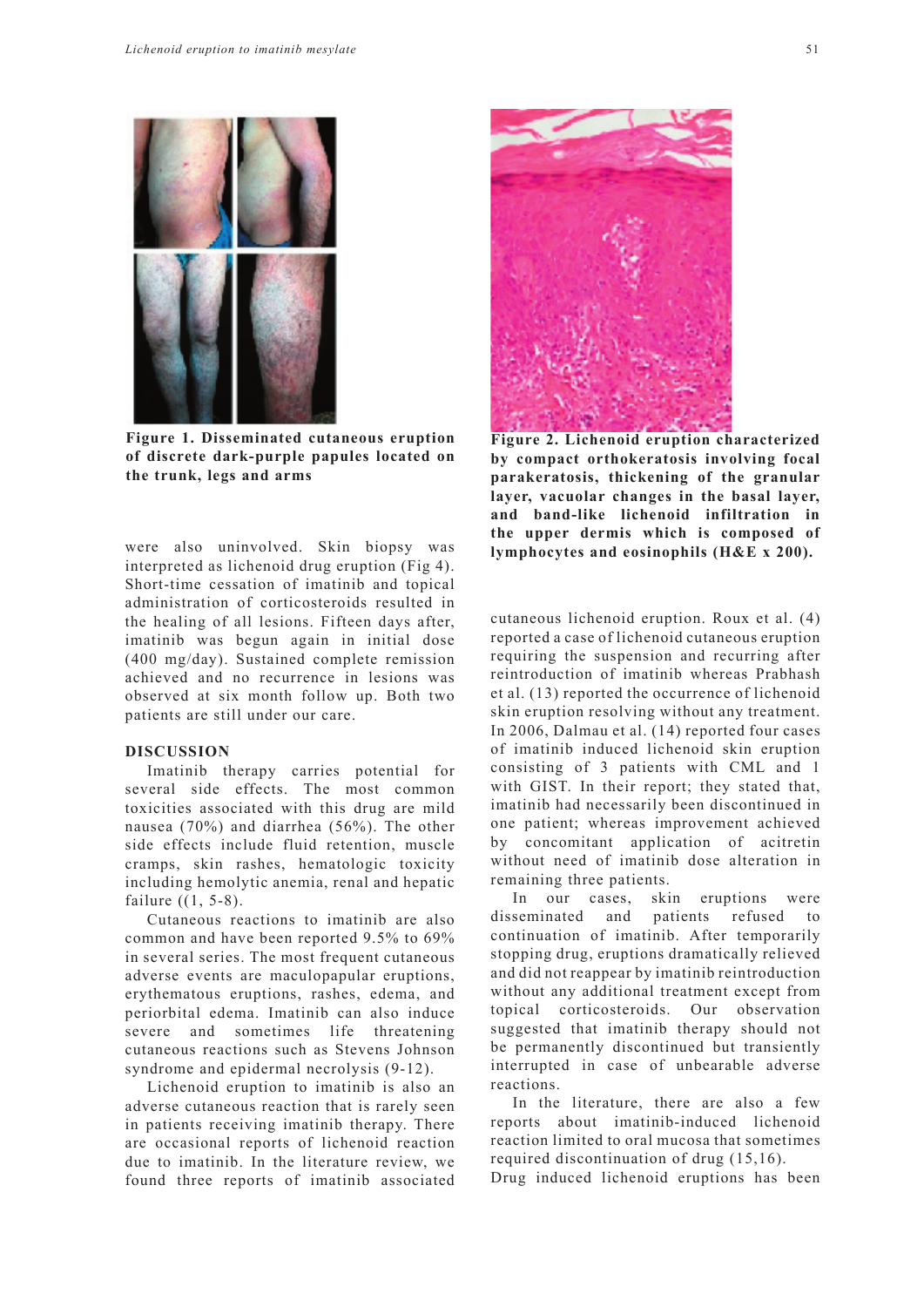

**Figure 3. Numerous squamous pink-purple papules and plaques located on the face, scalp, neck, trunk, arms and legs.**

reported to developed after a latent period that ranges between a few weeks to several months from administration Additionally, management, response to therapy and recovery of lesions has also been reported to be varying from case to case. While eruptions in some cases have shown improvement without need of suspension of drug (13, 14, 16), others have necessitated transiently or permanently discontinuation of Imatinib (14, 15).

In our cases, mucosal surfaces were intact, and duration to emergence of lichenoid eruption was 5 and 7 weeks respectively. Additionally, in both two cases, recovery was quite rapid after the discontinuation of drug even though lesions were disseminated and obliged to ceasing of Imatinib.

Cutaneous reactions to imatinib have been reported to be dose dependent pharmacologic effect of the drug rather than to hypersensitivity. Although pathophysiology of cutaneous reactions is unclear, inhibition of c-kit which is normally expressed in several skin cells has been suggested to be involved in the pathogenesis of different skin reactions (12). Therefore, temporarily dose reduction or discontinuation of drug may be reasonable in case of serious side effects.

In conclusion, we think that, low dose or standard dose imatinib re-induction following short-time discontinuation may be a reasonable therapeutic choice in case of severe and non-tolerable lichenoid drug eruption.



**Figure 4. Histopathologyical picture showing compact orthokeratosis accompanied by focal parakeratosis, marked thickening of the granular layer, vacuolar changes in the basal layer, singly necrotic ceratocytes located in the lower epidermis and lichenoid infiltration just under the epidermis (H&E x 200).**

#### **REFERENCES**

- 1- Hande KR. Principles and Pharmacology of Chemotherapy. In Greer JP, Foerster J, Lukens JN, Rodgers GM, Paraskevas F, Glader B (eds); Wintrobe's Clinical Hematology, 11th Edition, Volume II, Part VII, Ch: 73, pp: 1945-1969, Lippincott Williams & Wilkins Co. Philadelphia 2003
- 2- Eckhardt S. Molecular targeted therapy: a strategy of disillusions or optimism? J Lab Clin Med 2006;147:108-13
- 3- Peggs K, Mackinnon S. Imatinib Mesylate--the new gold standard for treatment of chronic myeloid leukemia. N Engl J Med 2003;348:1048-50
- 4- Roux C, Boisseau-Gersaud AM, Saint-Cyr I, Hekenon R, Quist D, Delaunay C. Lichenoid cutaneous reaction to imatinib. Ann Dermatol Venereol 2004;131:571-3
- 5- Wetzler M, Byrd JC, Bloomfield CD. Acute and Chronic Myeloid Leukemia. In Kasper DL, Braunwald E, Fauci AS, Hauser SL, Longo DL, Jameson JL (eds). Harrison's Principles of Internal Medicine. 16<sup>th</sup> Edition, Part: V, Ch: 96, pp: 631-641. McGRAW – HILL Co. New York 2005
- 6- Foringer JR, Verani RR, Tjia VM, Finkel KW, Samuels JA, Guntupalli JS. Acute renal failure secondary to imatinib mesylate treatment in prostate cancer. Ann Pharmacother 2005;39:2136-8
- 7- Cross TJ, Bagot C, Portmann B, Wendon